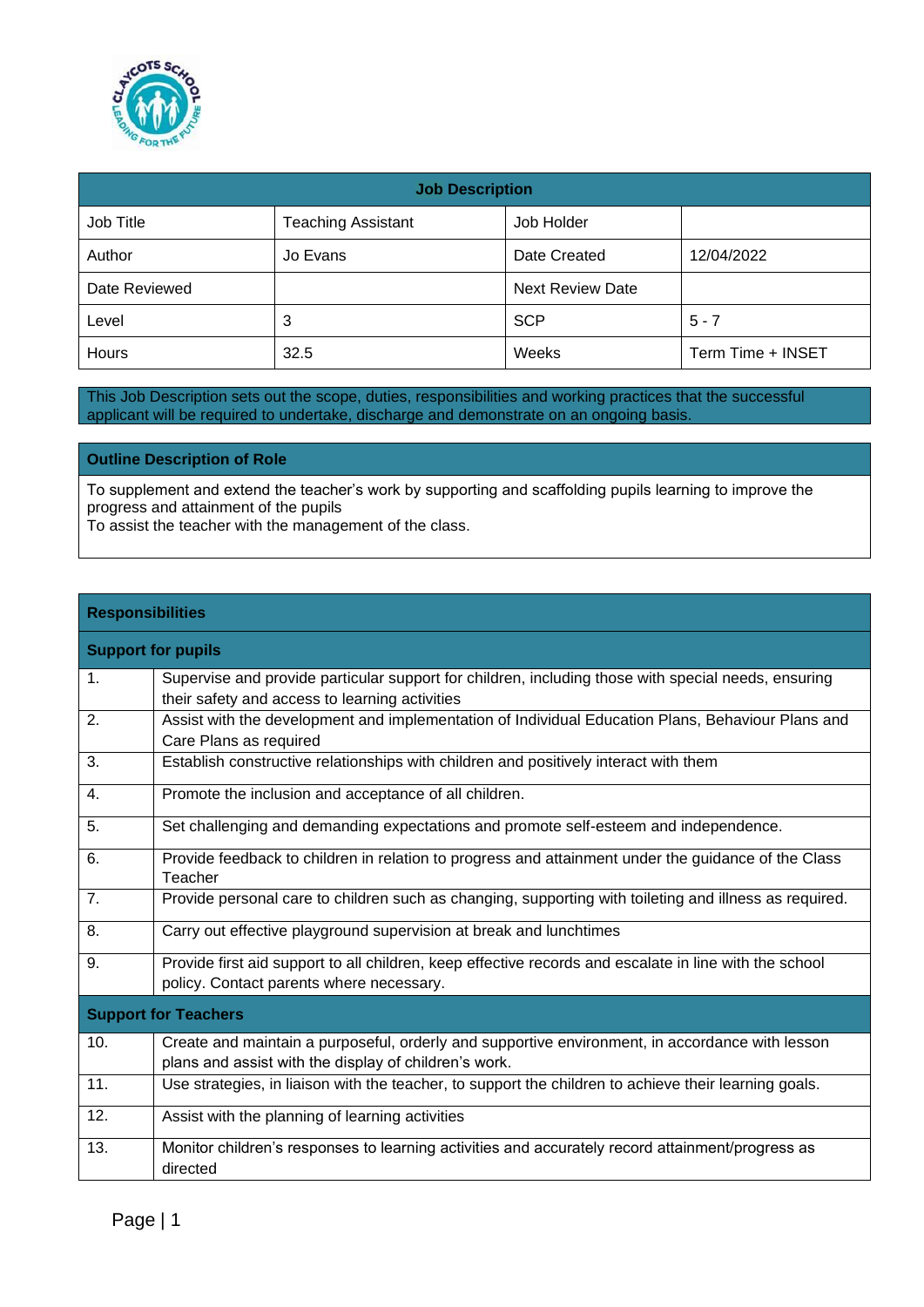

| 14. | Provide detailed and regular feedback to teachers on children's achievement, progress, problems etc     |
|-----|---------------------------------------------------------------------------------------------------------|
|     |                                                                                                         |
| 15. | Promote good behaviour, in line with the school's Behaviour policy, dealing promptly with conflict and  |
|     | incidents, recording them on SIMs and escalating if necessary                                           |
| 16. | Establish professional relationships with parents/carers.                                               |
| 17. | Administer routine tests and undertake routine marking of children's work under the direction of the    |
|     | class teacher                                                                                           |
| 18. | Manage and coordinate library sessions for children either as a class or small groups                   |
| 19. | Provide ad hoc, short term cover for lessons as required                                                |
|     |                                                                                                         |
| 20. | Provide administration support eg taking register, photocopying, research, filing, collecting money etc |
|     | as required.                                                                                            |
|     |                                                                                                         |
|     | <b>Support for curriculum</b>                                                                           |
| 21. | Undertake structured and agreed learning activities, adjusting activities according to children's       |
|     | responses.                                                                                              |
| 22. | Support the use of IT in learning activities and develop children's competence and independent use      |
|     |                                                                                                         |
| 23. | Prepare, maintain and use equipment/resources required to meet the lesson plans and assist children     |
|     | in their use.                                                                                           |

| <b>Compliance</b> |                                                                                                                                                                                                                                                                                                                                                                                                                                                                                                                                                                                                                                                                                                                                                                                                                                                                                                                                                                                                                                                                                                                                                                                                                                                                                                                                                                                                                                                                                              |
|-------------------|----------------------------------------------------------------------------------------------------------------------------------------------------------------------------------------------------------------------------------------------------------------------------------------------------------------------------------------------------------------------------------------------------------------------------------------------------------------------------------------------------------------------------------------------------------------------------------------------------------------------------------------------------------------------------------------------------------------------------------------------------------------------------------------------------------------------------------------------------------------------------------------------------------------------------------------------------------------------------------------------------------------------------------------------------------------------------------------------------------------------------------------------------------------------------------------------------------------------------------------------------------------------------------------------------------------------------------------------------------------------------------------------------------------------------------------------------------------------------------------------|
| 25.               | During the course of your employment you may see, hear or have access to, information on matters<br>of a confidential nature relating to the work of Claycots School or to the health and personal affairs of<br>students and staff. Under no circumstances should such information be divulged or passed on to any<br>unauthorised person or organisation and you will be required to know when or what information can<br>be shared and in what circumstances it is appropriate to do so.                                                                                                                                                                                                                                                                                                                                                                                                                                                                                                                                                                                                                                                                                                                                                                                                                                                                                                                                                                                                  |
| 26.               | During the course of your employment you will have access to data and personal information that<br>must be processed in accordance with the terms and conditions of the General Data Protection<br>Regulations (GDPR) 2018. This includes your responsibilities as a member of staff to process<br>personal and sensitive data in an appropriate manner.                                                                                                                                                                                                                                                                                                                                                                                                                                                                                                                                                                                                                                                                                                                                                                                                                                                                                                                                                                                                                                                                                                                                     |
| 27.               | In accordance with the School's commitment to follow and adhere to the latest update of the<br>Department for Education's guidance entitled "Safeguarding Children and Safer Recruitment in<br>Education" and all other relevant guidance and legislation in respect of safeguarding children, you are<br>required to demonstrate your commitment to promoting and safeguarding the welfare of children and<br>young people in the School. All staff are required to maintain appropriate professional boundaries in<br>relationships with children and with all members of the School community and outside agencies, and<br>exercise sound professional judgment which always focuses upon the best interests of the students<br>and the school.<br>You are also required to know and comply with the latest update of DfE document 'Guidance for Safer<br>Working Practice for Adults who work with Children and Young People'. You are required to have<br>satisfactory Enhanced CRB clearance. Your role requires you to observe and maintain appropriate<br>professional boundaries at all times and avoid behaviour that might be misinterpreted by others. You<br>must understand and carry out your duties in accordance with the responsibilities of being in a<br>position of trust and despatch your duty of care appropriately at all times. You will be expected to<br>present a consistently positive image of the School and uphold public trust and confidence at all times |
| 28.               | The post holder must be aware that any information held by the School in theory could be requested<br>by the public, including emails and minutes of meetings. It is therefore essential that records are<br>accurately recorded and maintained in accordance with the School's policies and procedures.                                                                                                                                                                                                                                                                                                                                                                                                                                                                                                                                                                                                                                                                                                                                                                                                                                                                                                                                                                                                                                                                                                                                                                                     |
|                   |                                                                                                                                                                                                                                                                                                                                                                                                                                                                                                                                                                                                                                                                                                                                                                                                                                                                                                                                                                                                                                                                                                                                                                                                                                                                                                                                                                                                                                                                                              |